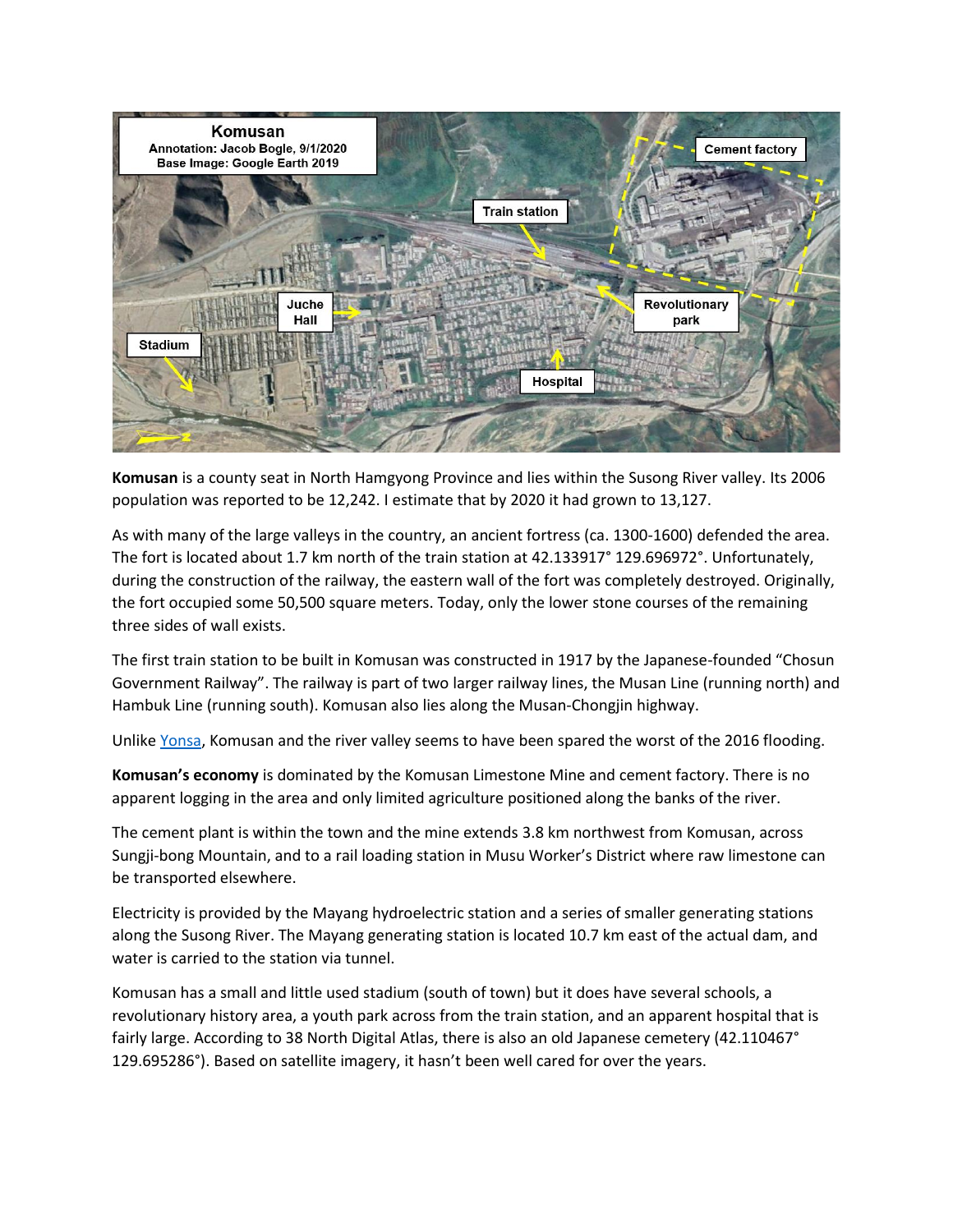

In terms of **military installations**, the area around Komusan and throughout the Susong River valley is filled with small military sites of various types.

Immediately to the south of the town (42.099849° 129.679765°) is a small factory that I have classified as defense-related due to the presence of a number of tunnels within the complex. Two other tunnels also lie to the east of the factory.

At the northern end of the Susong valley are also three military storage facilities and adjacent to the Musu Worker's District loading station is a vast complex of buildings (42.126817° 129.637033°) that are well hidden by tree cover and protected by two sets of gates. This layout is used exclusively for military purposes or as part of the country's strategic reserves system (storing food, equipment, weapons, and anything else that might be needed in an emergency). Various tunnels and small bases are located downriver until you get to the Chongjin area which itself is surrounded by military sites including a dozen or so air defense batteries.